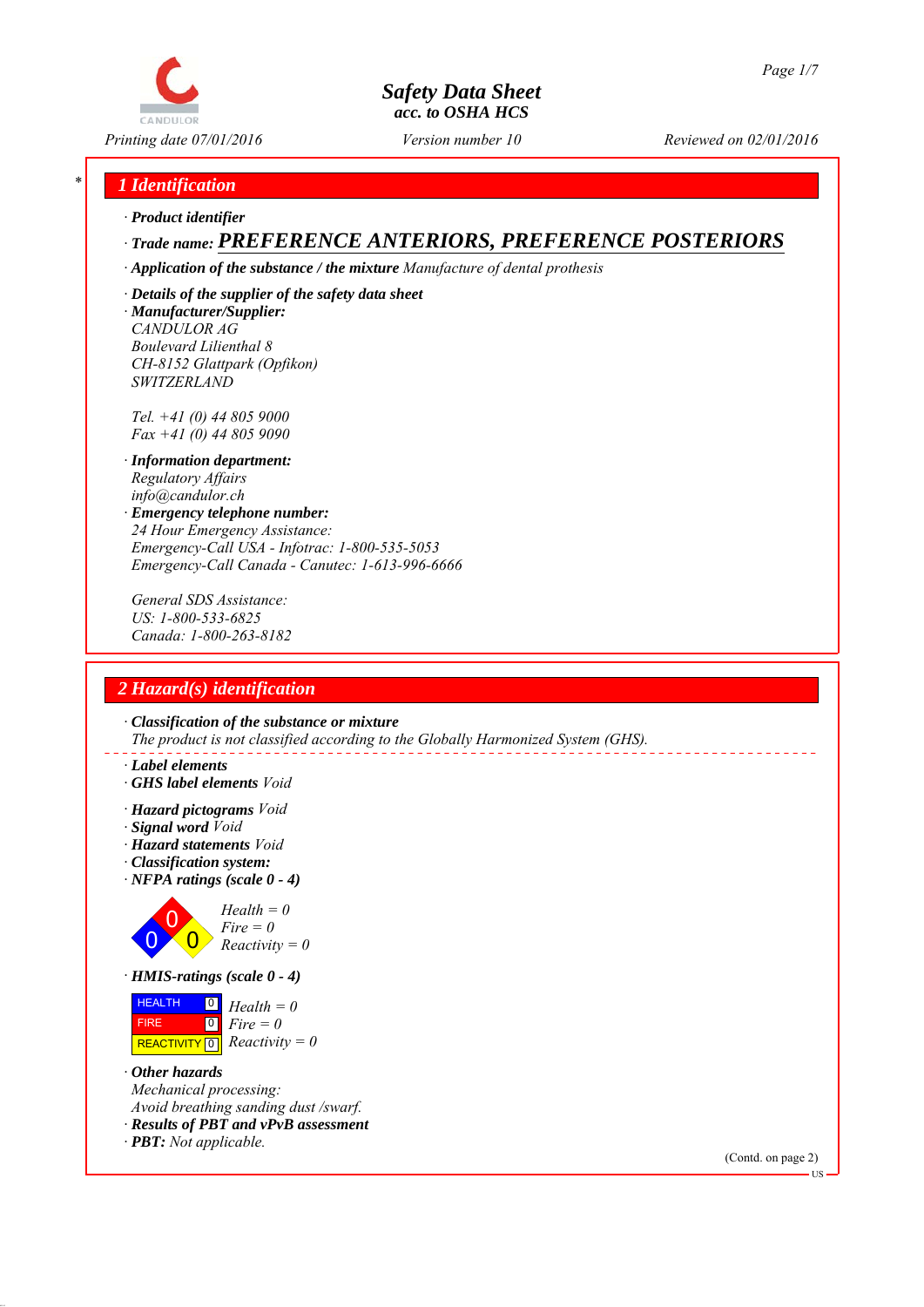*Printing date 07/01/2016 Reviewed on 02/01/2016 Version number 10*

# *Trade name: PREFERENCE ANTERIORS, PREFERENCE POSTERIORS*

(Contd. of page 1)

*∙ vPvB: Not applicable.*

# *3 Composition/information on ingredients*

*∙ Chemical characterization: Mixtures*

*∙ Description: Resin teeth based on polymethylmethacrylate*

*∙ Dangerous components: Void*

#### *\* 4 First-aid measures*

- *∙ Description of first aid measures*
- *∙ General information: No special measures required.*
- *∙ After inhalation:*
- *Grinding dust: Supply fresh air; consult doctor in case of complaints.*
- *In case of unconsciousness place patient stably in side position for transportation.*
- *∙ After skin contact: Generally the product does not irritate the skin.*
- *∙ After eye contact:*
- *Rinse opened eye for several minutes under running water. Then consult a doctor. Mechanical effects only.*
- *∙ After swallowing: Seek medical treatment.*
- *∙ Information for doctor:*
- *∙ Most important symptoms and effects, both acute and delayed No further relevant information available.*
- *∙ Indication of any immediate medical attention and special treatment needed*
- *No further relevant information available.*

## *5 Fire-fighting measures*

- *∙ Extinguishing media*
- *∙ Suitable extinguishing agents:*
- *CO2, extinguishing powder or water spray. Fight larger fires with water spray or alcohol resistant foam.*
- *∙ Special hazards arising from the substance or mixture No further relevant information available.*
- *∙ Advice for firefighters*
- *∙ Protective equipment: No special measures required.*

## *6 Accidental release measures*

- *∙ Personal precautions, protective equipment and emergency procedures Not required.*
- *∙ Environmental precautions: No special measures required.*
- *∙ Methods and material for containment and cleaning up: Pick up mechanically.*
- *∙ Reference to other sections*
- *No dangerous substances are released.*
- *See Section 7 for information on safe handling.*
- *See Section 8 for information on personal protection equipment.*
- *See Section 13 for disposal information.*

# *7 Handling and storage*

#### *∙ Handling:*

*∙ Precautions for safe handling*

*Only adequately trained personnel should handle this product.*

(Contd. on page 3)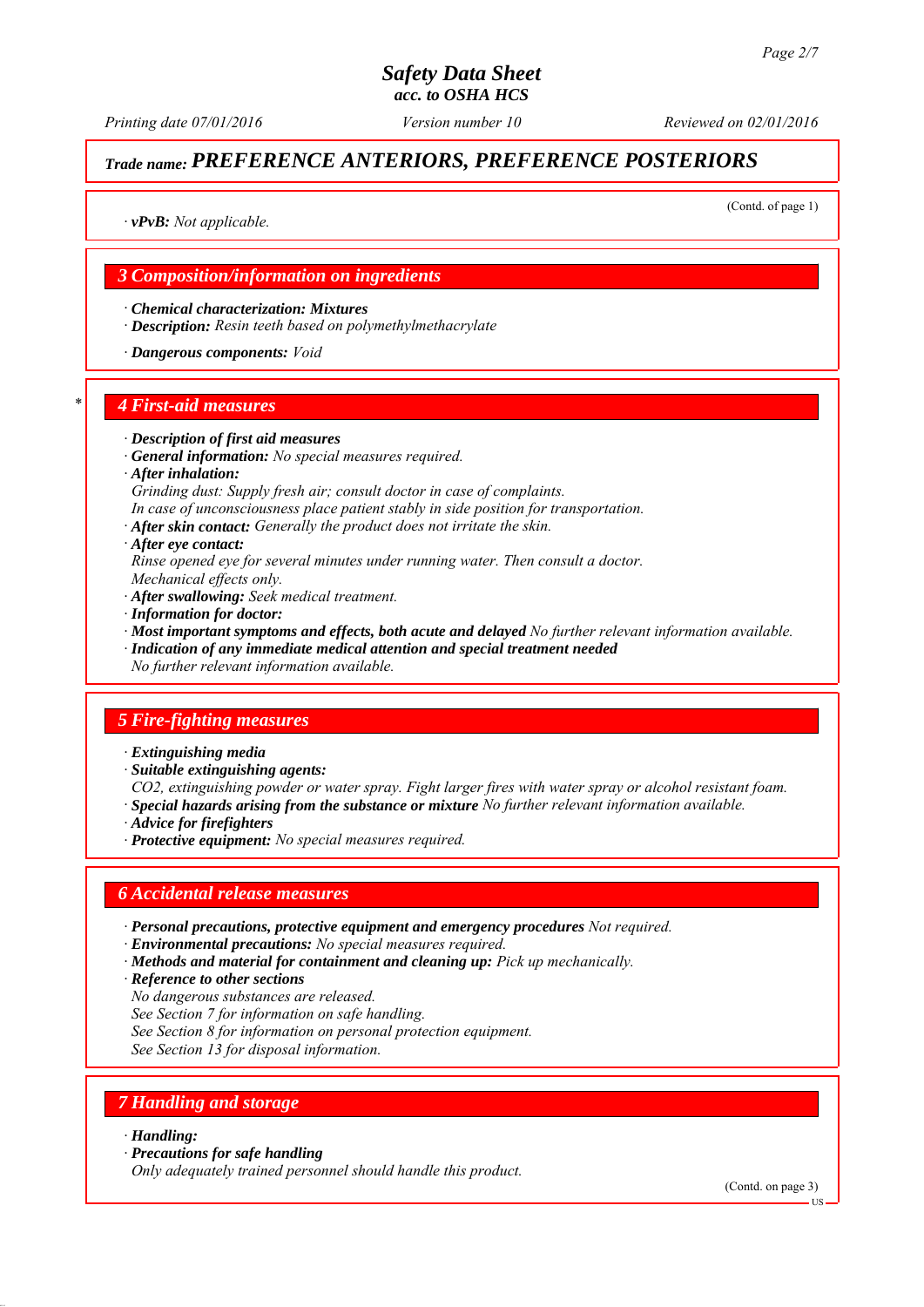*Printing date 07/01/2016 Reviewed on 02/01/2016 Version number 10*

# *Trade name: PREFERENCE ANTERIORS, PREFERENCE POSTERIORS*

(Contd. of page 2)

*For use in dentistry only.*

*∙ Information about protection against explosions and fires: No special measures required.*

*∙ Conditions for safe storage, including any incompatibilities*

*∙ Storage:*

*∙ Requirements to be met by storerooms and receptacles: No special requirements.*

*∙ Information about storage in one common storage facility: Not required.*

*∙ Further information about storage conditions: None.*

*∙ Specific end use(s) No further relevant information available.*

*8 Exposure controls/personal protection*

*∙ Additional information about design of technical systems: No further data; see item 7.*

*∙ Control parameters*

*∙ Components with limit values that require monitoring at the workplace:*

*The product does not contain any relevant quantities of materials with critical values that have to be monitored at the workplace.*

*∙ Additional information: The lists that were valid during the creation were used as basis.*

#### *∙ Exposure controls*

*∙ Personal protective equipment:*

*∙ General protective and hygienic measures:*

*Usual hygienic measures for dental practice and dental laboratories.*

- *∙ Breathing equipment: Use respiratory protective device against the effects of dust.*
- *∙ Protection of hands:*

*The glove material has to be impermeable and resistant to the product/ the substance/ the preparation. Due to missing tests no recommendation to the glove material can be given for the product/ the preparation/ the chemical mixture.*

*Selection of the glove material on consideration of the penetration times, rates of diffusion and the degradation*

*∙ Material of gloves*

*The selection of the suitable gloves does not only depend on the material, but also on further marks of quality and varies from manufacturer to manufacturer. As the product is a preparation of several substances, the resistance of the glove material can not be calculated in advance and has therefore to be checked prior to the application.*

*∙ Penetration time of glove material*

*The exact break through time has to be found out by the manufacturer of the protective gloves and has to be observed.*

*∙ Eye protection:*

*Always wear safety goggles during mechanical processing (grinding, sawing /cutting, drilling, milling).*

| · Information on basic physical and chemical properties<br><b>General Information</b> |                                    |  |  |
|---------------------------------------------------------------------------------------|------------------------------------|--|--|
| $\cdot$ Appearance:<br>Form:                                                          | Solid                              |  |  |
| Color:                                                                                | According to product specification |  |  |
| $\cdot$ Odor:                                                                         | <i><u><b>Odorless</b></u></i>      |  |  |
| · Odor threshold:                                                                     | Not determined.                    |  |  |
| $\cdot$ pH-value:                                                                     | Not applicable.                    |  |  |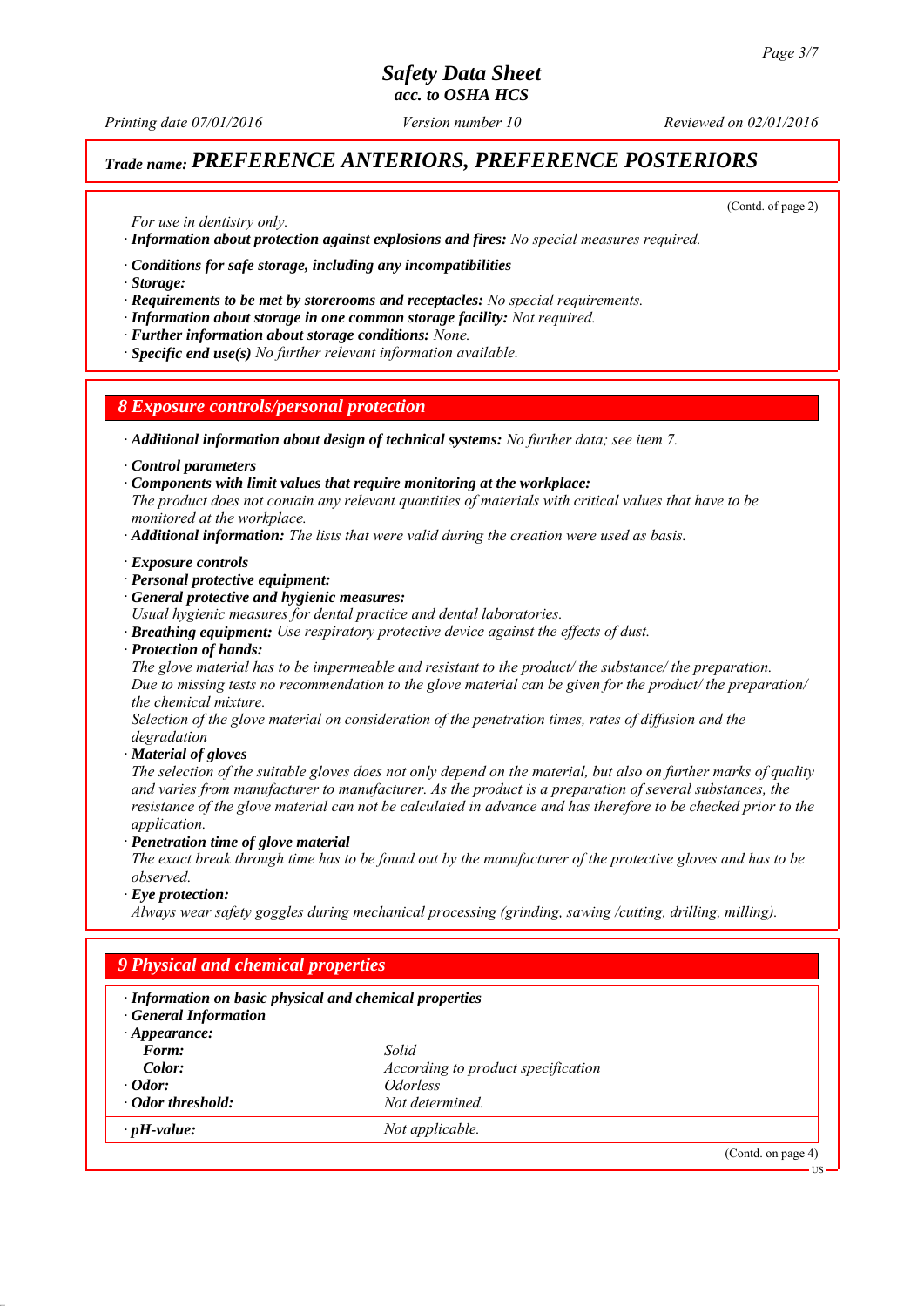*Printing date 07/01/2016 Reviewed on 02/01/2016 Version number 10*

# *Trade name: PREFERENCE ANTERIORS, PREFERENCE POSTERIORS*

|                                                                                                                  | (Contd. of page 3)                                                       |
|------------------------------------------------------------------------------------------------------------------|--------------------------------------------------------------------------|
| Change in condition<br><b>Melting point/Melting range:</b><br><b>Boiling point/Boiling range:</b>                | Undetermined.<br>Undetermined.                                           |
| · Flash point:                                                                                                   | Not applicable.                                                          |
| · Flammability (solid, gaseous):                                                                                 | Not determined                                                           |
| · Auto igniting:                                                                                                 | Product is not selfigniting.                                             |
| · Danger of explosion:                                                                                           | Product does not present an explosion hazard.                            |
| · Explosion limits:<br>Lower:<br><b>Upper:</b>                                                                   | Not determined<br>Not determined.                                        |
| · Vapor pressure:                                                                                                | Not applicable.                                                          |
| $\cdot$ Density:<br>$\cdot$ Relative density<br>· Vapor density<br>$\cdot$ Evaporation rate                      | Not determined.<br>Not determined.<br>Not applicable.<br>Not applicable. |
| $\cdot$ Solubility in / Miscibility with<br>Water:<br>· Partition coefficient (n-octanol/water): Not determined. | Insoluble.                                                               |
| · Viscosity:<br>Dynamic:<br>Kinematic:                                                                           | Not applicable.<br>Not applicable.                                       |
| · Solvent content:                                                                                               |                                                                          |
| Solids content:<br>$\cdot$ Other information                                                                     | 100.0%<br>No further relevant information available.                     |

# *10 Stability and reactivity*

*∙ Reactivity No further relevant information available.*

- *∙ Chemical stability Stable under normal handling and storage conditions.*
- *∙ Thermal decomposition / conditions to be avoided: No decomposition if used according to specifications.*
- *∙ Possibility of hazardous reactions No dangerous reactions known.*
- *∙ Conditions to avoid No further relevant information available.*
- *∙ Incompatible materials: No further relevant information available.*
- *∙ Hazardous decomposition products: None under normal conditions of storage and use.*

# *\* 11 Toxicological information*

*∙ Information on toxicological effects*

*∙ Acute toxicity:*

- *∙ on the skin: No irritant effect.*
- *∙ on the eye: No irritating effect.*
- *∙ Sensitization: No sensitizing effects known.*
- *∙ Additional toxicological information: No further relevant information available.*

(Contd. on page 5)

US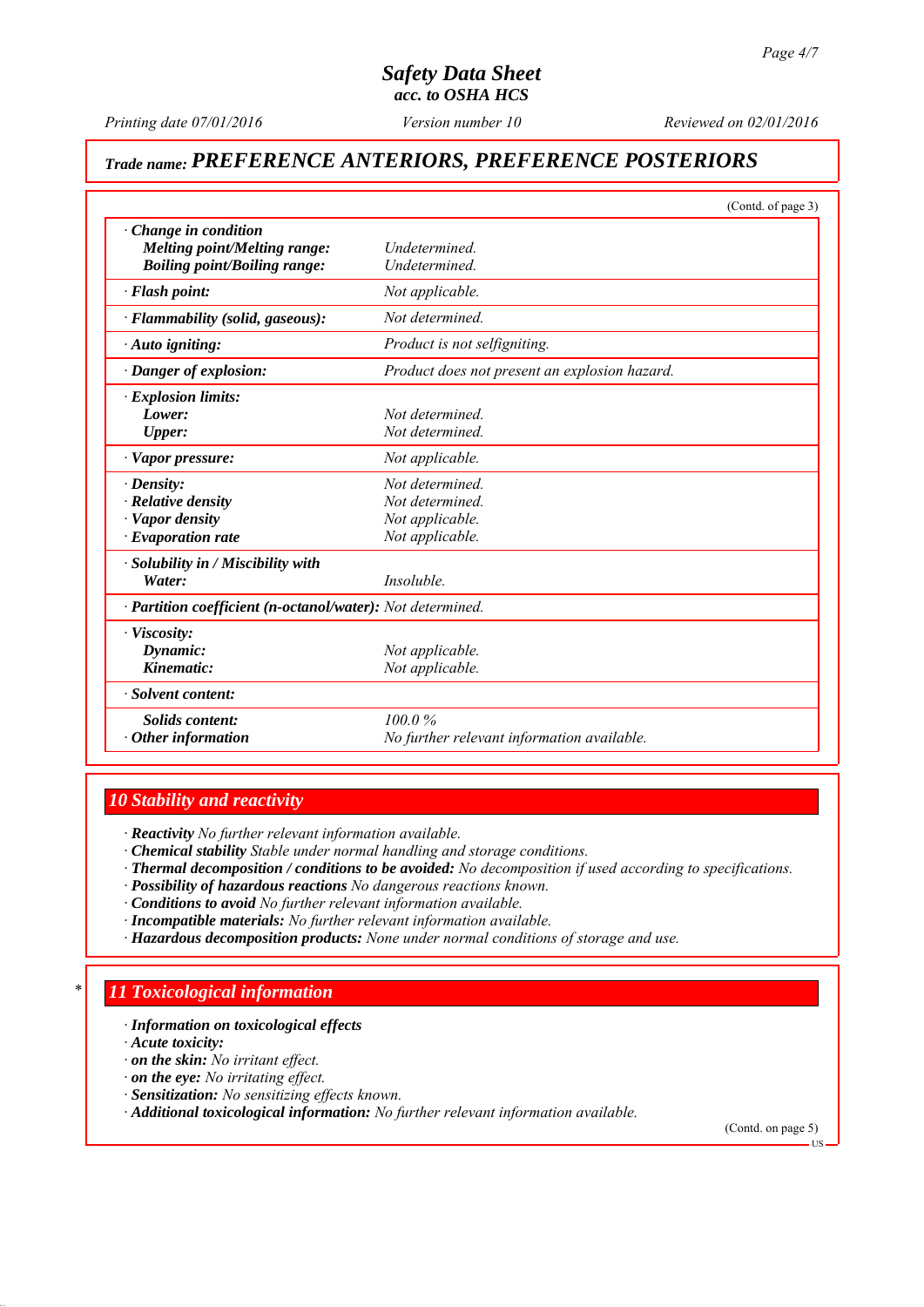*Printing date 07/01/2016 Reviewed on 02/01/2016 Version number 10*

# *Trade name: PREFERENCE ANTERIORS, PREFERENCE POSTERIORS*

(Contd. of page 4)

US

#### *∙ Carcinogenic categories*

#### *∙ NTP (National Toxicology Program)*

*None of the ingredients is listed.*

#### *∙ OSHA-Ca (Occupational Safety & Health Administration)*

*None of the ingredients is listed.*

## *12 Ecological information*

#### *∙ Toxicity*

- *∙ Aquatic toxicity: No further relevant information available.*
- *∙ Persistence and degradability No further relevant information available.*
- *∙ Behavior in environmental systems:*
- *∙ Bioaccumulative potential No further relevant information available.*
- *∙ Mobility in soil No further relevant information available.*
- *∙ Additional ecological information:*
- *∙ General notes: Generally not hazardous for water*
- *∙ Results of PBT and vPvB assessment*
- *∙ PBT: Not applicable.*
- *∙ vPvB: Not applicable.*
- *∙ Other adverse effects No further relevant information available.*

### *13 Disposal considerations*

*∙ Waste treatment methods*

- *∙ Recommendation: Take to an approved landfill or a waste incineration plant, under conditions approved by the local authority.*
- *∙ Uncleaned packagings:*
- *∙ Recommendation: Disposal must be made according to official regulations.*

## *14 Transport information*

| $\cdot$ UN-Number<br>· DOT, ADR, RID, ADN, ADN, IMDG, IATA Void                           |                 |                   |
|-------------------------------------------------------------------------------------------|-----------------|-------------------|
| $\cdot$ UN proper shipping name<br>· DOT, ADR, RID, ADN, ADN, IMDG, IATA Void             |                 |                   |
| $\cdot$ Transport hazard class(es)                                                        |                 |                   |
| · DOT, ADR, RID, ADN, ADN, IMDG, IATA<br>$\cdot Class$                                    | Void            |                   |
| · Packing group<br>· DOT, ADR, RID, ADN, IMDG, IATA                                       | Void            |                   |
| $\cdot$ Environmental hazards:<br>$\cdot$ Marine pollutant:                               | No              |                   |
| Special precautions for user                                                              | Not applicable. |                   |
| $\cdot$ Transport in bulk according to Annex II of<br><b>MARPOL73/78 and the IBC Code</b> | Not applicable. |                   |
|                                                                                           |                 | (Cond. on page 6) |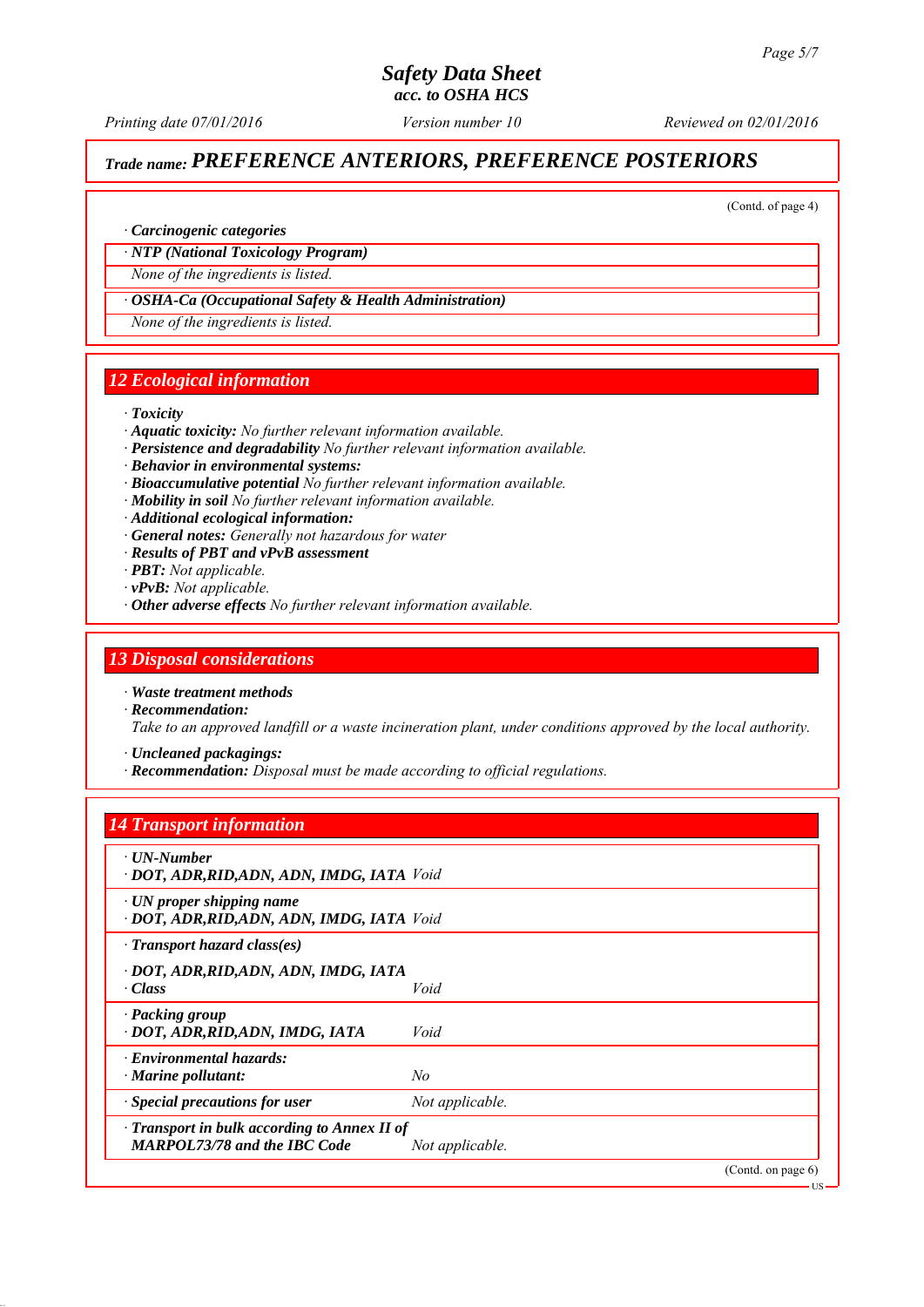*Printing date 07/01/2016 Reviewed on 02/01/2016 Version number 10*

(Contd. of page 5)

# *Trade name: PREFERENCE ANTERIORS, PREFERENCE POSTERIORS*

*∙ Transport/Additional information: Product is not classified as a dangerous good for transport (ADR, IMDG, IATA).*

*∙ UN "Model Regulation": Void*

# *15 Regulatory information*

*∙ Safety, health and environmental regulations/legislation specific for the substance or mixture*

*∙ Sara*

*∙ Section 355 (extremely hazardous substances):*

*None of the ingredients is listed.*

*∙ Section 313 (Specific toxic chemical listings):*

*None of the ingredients is listed.*

*∙ TSCA (Toxic Substances Control Act):*

*None of the ingredients is listed.*

*∙ Proposition 65*

*∙ Chemicals known to cause cancer:*

*None of the ingredients is listed.*

*∙ Chemicals known to cause reproductive toxicity for females:*

*None of the ingredients is listed.*

*∙ Chemicals known to cause reproductive toxicity for males:*

*None of the ingredients is listed.*

*∙ Chemicals known to cause developmental toxicity:*

*None of the ingredients is listed.*

*∙ Carcinogenic categories*

*∙ EPA (Environmental Protection Agency)*

*None of the ingredients is listed.*

*∙ TLV (Threshold Limit Value established by ACGIH)*

*None of the ingredients is listed.*

*∙ NIOSH-Ca (National Institute for Occupational Safety and Health)*

*None of the ingredients is listed.*

*∙ GHS label elements Void*

*∙ Hazard pictograms Void*

*∙ Signal word Void*

*∙ Hazard statements Void*

*∙ National regulations:*

*∙ Other regulations, limitations and prohibitive regulations*

*The product is a medical device according to the Directive 93/42/EEC.*

*This product is classified as a medical device under US and Canadian regulations and has been reviewed by the US Food and Drug Administration and Health Canada.*

*∙ Chemical safety assessment: A Chemical Safety Assessment has not been carried out.*

(Contd. on page 7)

US